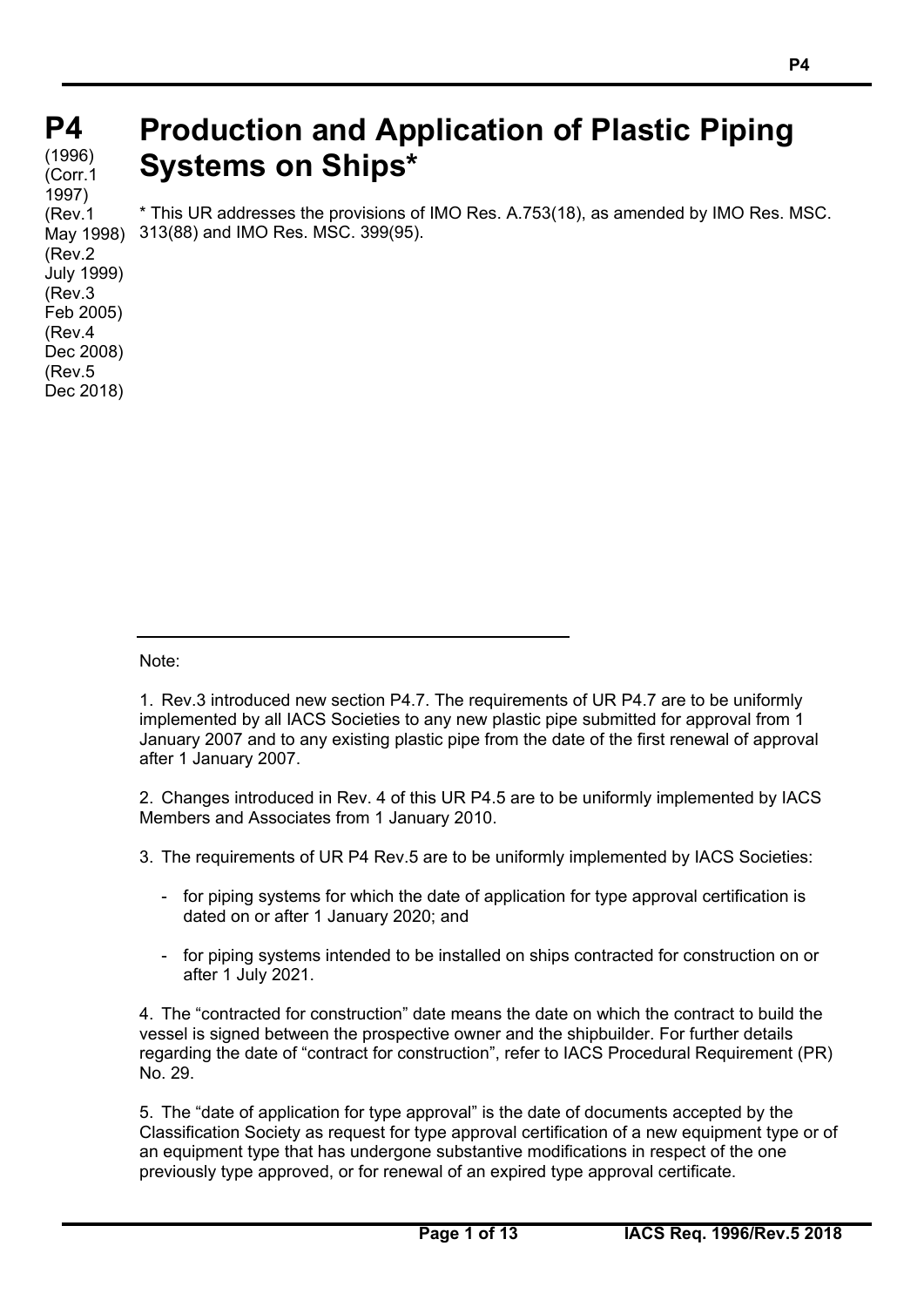## **P4.1 Terms and Conditions**

**P4 (cont)**

.1 "Plastic(s)" means both thermoplastic and thermosetting plastic materials with or without reinforcement, such as PVC and fibre reinforced plastics - FRP. Plastic includes synthetic rubber and materials of similar thermo/mechanical properties.

.2 "Pipes/piping systems" means those made of plastic(s) and include the pipes, fittings, system joints, method of joining and any internal or external liners, coverings and coatings required to comply with the performance criteria.

.3 "Joint" means the location at which two pieces of pipe or a pipe and a fitting are connected together. The joint may be made by adhesive bonding, laminating, welding, flanges etc.

.4 "Fittings" means bends, elbows, fabricated branch pieces etc. of plastic materials.

.5 "Nominal pressure" means the maximum permissible working pressure which should be determined in accordance with the requirements in P 4.3.1.

.6 "Design pressure" means the maximum working pressure which is expected under operation conditions or the highest set pressure of any safety valve or pressure relief device on the system, if fitted.

.7 "Fire endurance" means the capability of piping to maintain its strength and integrity (i.e. capable of performing its intended function) for some predetermined period of time while exposed to fire.

#### **P4.2 Scope**

.1 These requirements are applicable to piping systems on ships, including pipe joints and fittings, made predominately of other material than metal.

.2 Use of mechanical and flexible couplings which are accepted for use in metallic piping systems is not addressed.

.3 Piping systems intended for non-essential services are to meet only the requirements of recognized standards and P4.3.1.3 (ii), P4.4.2, P4.5.2 to P4.5.7 and P4.6 of this UR.

#### **P4.3 General Requirements**

The specification of piping is to be in accordance with a recognised national or international standard acceptable to the Classification Society. In addition, the following requirements apply:

4.3.1 Strength

 $\overline{a}$ 

.1 The strength of the pipes is to be determined by a hydrostatic test failure pressure of a pipe specimen under the standard conditions: atmospheric pressure equal to 100 kPa, relative humidity 30%, environmental and carried fluid temperature 298 kPa (25°C).

.2 The strength of fittings and joints is to be not less than that of the pipes.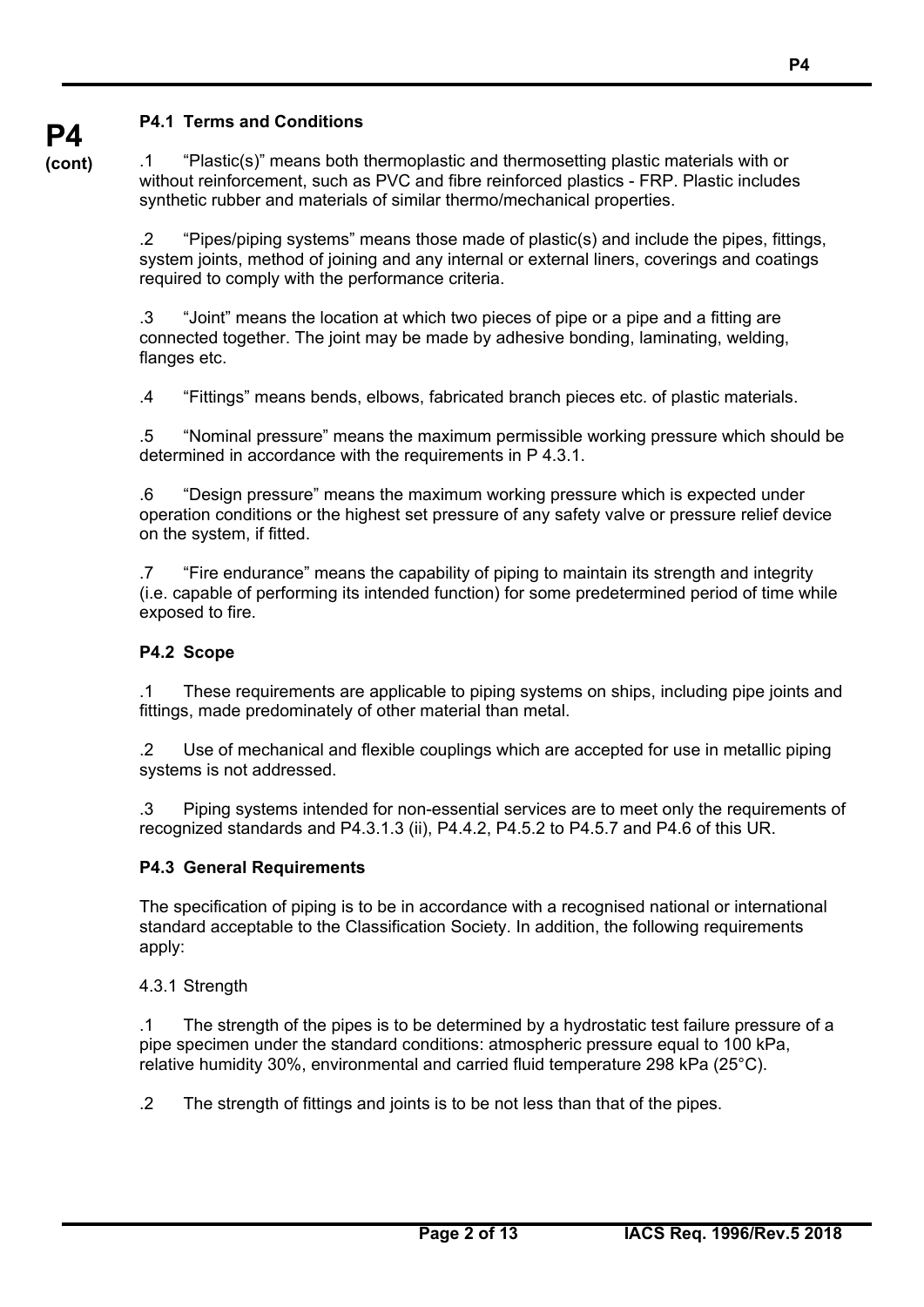.3 The nominal pressure is to be determined from the following conditions:

### (i) Internal Pressure

**P4 (cont)**

For an internal pressure the following is to be taken whichever is smaller:

Pn int ≤ Psth/4 or Pn int ≤ Plth/2.5

where Psth = short-term hydrostatic test pipe failure pressure;

Plth = long-term hydrostatic test pipe failure pressure ( > 100,000 h)

(ii) External Pressure (for any installation which may be subject to vacuum conditions inside the pipe or a head of liquid acting on the outside of the pipe; and for any pipe installation required to remain operational in case of flooding damage, as per Regulation II-1/8-1 of SOLAS 1974 Convention, as amended, or for any pipes that would allow progressive flooding to other compartments through damaged piping or through open ended pipes in the compartments).

For an external pressure:

Pn ext ≤ Pcol/3

where Pcol - pipe collapse pressure.

In no case is the pipe collapse pressure to be less than 3 bar.

 The maximum working external pressure is a sum of the vacuum inside the pipe and a head of liquid acting on the outside of the pipe.

.4 Notwithstanding the requirements of 3(i) or 3(ii) above as applicable, the pipe or pipe layer minimum wall thickness is to follow recognized standards. In the absence of standards for pipes not subject to external pressure, the requirements of 3(ii) above are to be met.

.5 The maximum permissible working pressure is to be specified with due regard for maximum possible working temperatures in accordance with Manufacturer's recommendations.

4.3.2 Axial Strength

.1 The sum of the longitudinal stresses due to pressure, weight and other loads is not to exceed the allowable stress in the longitudinal direction.

.2 In the case of fibre reinforced plastic pipes, the sum of the longitudinal stresses is not to exceed half of the nominal circumferential stress derived from the nominal internal pressure condition (see P 4.3.1).

4.3.3 Impact Resistance

 $\overline{a}$ 

.1 Plastic pipes and joints are to have a minimum resistance to impact in accordance with recognized national or international standards.

.2 After the test the specimen is to be subjected to hydrostatic pressure equal to 2.5 times the design pressure for at least 1 hour.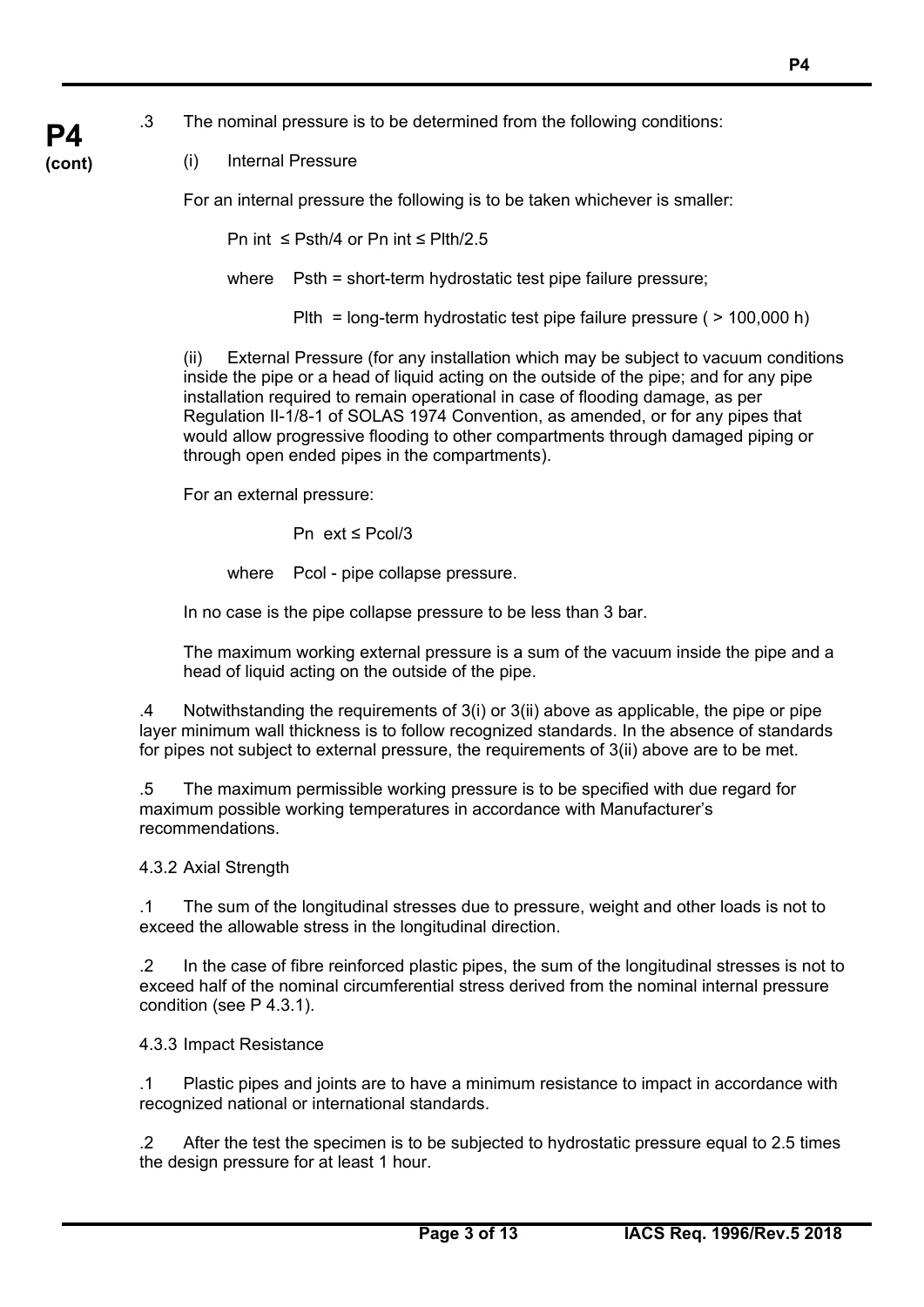4.3.4 Temperature

**P4 (cont)**

.1 The permissible working temperature depending on the working pressure is to be in accordance with Manufacturer's recommendations, but in each case it is to be at least 20ºC lower than the minimum heat distortion/deflection temperature of the pipe material, determined according to ISO 75 method A, or equivalent e.g. ASTMD648 .

.2 The minimum heat distortion/deflection temperature is to be not less than 80ºC.

# **P4.4 Requirements for Pipes/Piping Systems Depending on Service and/or Locations**

4.4.1 Fire endurance

 $\overline{a}$ 

.1 Pipes and their associated fittings whose integrity is essential to the safety of ships, including plastic piping required by SOLAS II-2, Reg.21.4 to remain operational after a fire casualty, are required to meet the minimum fire endurance requirements of Appendix 1 or 2, as applicable, of IMO Res A.753(18), as amended by IMO Res. MSC. 313(88) and IMO Res. MSC. 399(95).

.2 Depending on the capability of a piping system to maintain its strength and integrity, there exist three different levels of fire endurance for piping systems.

- (i) Level 1. Piping having passed the fire endurance test specified in Appendix 1 of IMO Res. A.753(18), as amended by IMO Res. MSC. 313(88) and IMO Res. MSC. 399(95) for a duration of a minimum of one hour without loss of integrity in the dry condition is considered to meet level 1 fire endurance standard (L1). Level 1W – Piping systems similar to Level 1 systems except these systems do not carry flammable fluid or any gas and a maximum 5% flow loss in the system after exposure is acceptable (L1W).
- (ii) Level 2. Piping having passed the fire endurance test specified in Appendix 1 of IMO Res. A.753(18), as amended by IMO Res. MSC. 313(88) and IMO Res. MSC. 399(95) for a duration of a minimum of 30 minutes in the dry condition is considered to meet level 2 fire endurance standard (L2). Level 2W – Piping systems similar to Level 2 systems except a maximum 5% flow loss in the system after exposure is acceptable (L2W).
- (iii) Level 3. Piping having passed the fire endurance test specified in Appendix 2 of IMO Res. A.753 (18) for a duration of a minimum of 30 minutes in the wet condition is considered to meet level 3 fire endurance standard (L3).

.3 Permitted use of piping depending on fire endurance, location and piping system is given in Table 1 "Fire Endurance Requirement Matrix".

.4 For Safe Return to Port purposes (SOLAS II-2, Reg.21.4), plastic piping can be considered to remain operational after a fire casualty if the plastic pipes and fittings have been tested to L1 standard.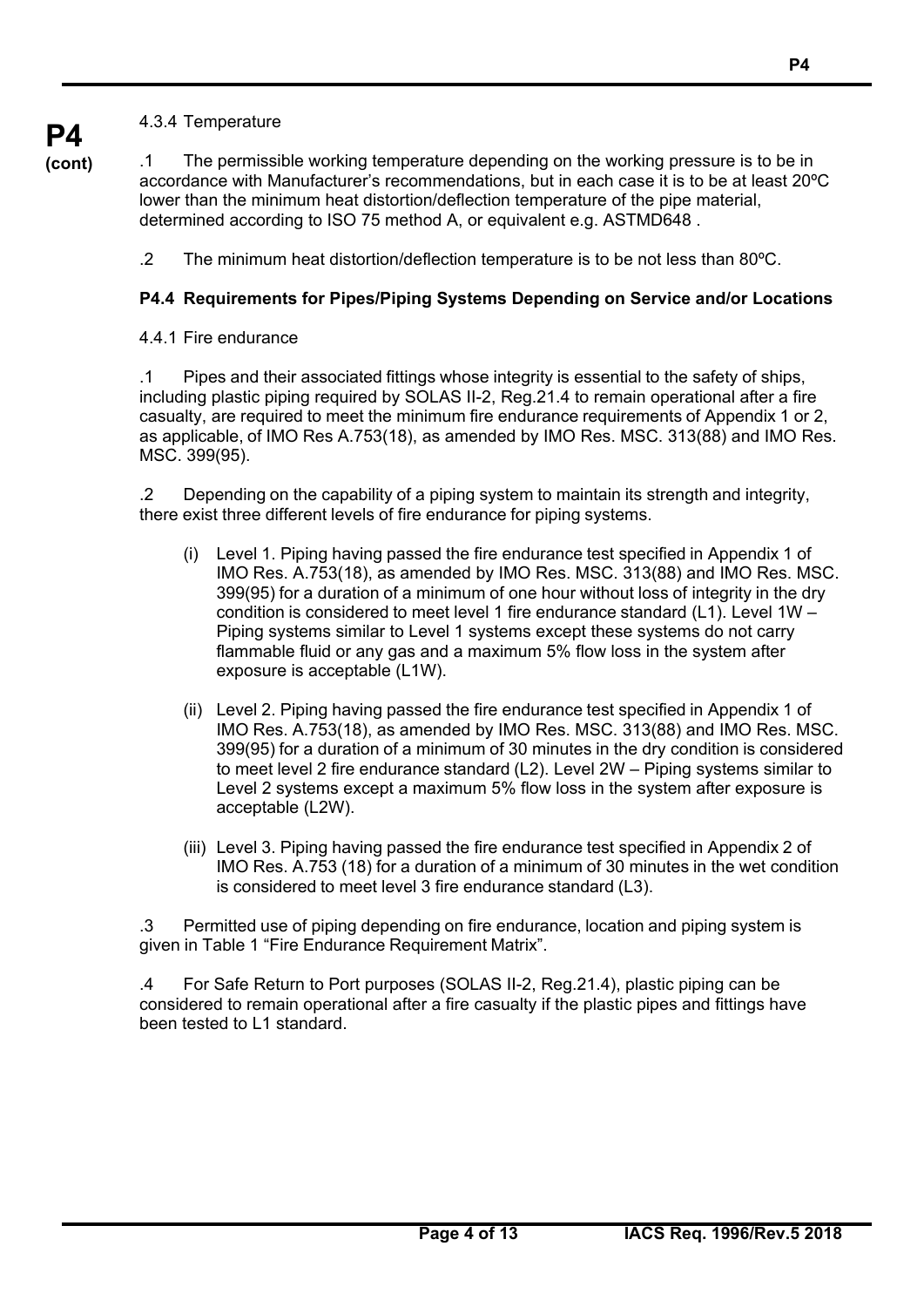**P4 (cont)**

 $\overline{a}$ 

# **Table 1 Fire Endurance Requirements Matrix**

| $\mathsf{N}$ | <b>Piping Systems</b>                       | Location <sup>13</sup>                            |                                                         |                                    |                         |                                |                        |                        |                                  |                                                                   |                                                      |                                    |
|--------------|---------------------------------------------|---------------------------------------------------|---------------------------------------------------------|------------------------------------|-------------------------|--------------------------------|------------------------|------------------------|----------------------------------|-------------------------------------------------------------------|------------------------------------------------------|------------------------------------|
|              |                                             | A                                                 | B                                                       | $\mathsf C$                        | D                       | E                              | F                      | G                      | H                                |                                                                   | J                                                    | K                                  |
|              |                                             | Machi-<br>nery<br>spaces<br>of ca-<br>tegory<br>Α | Other<br>machi-<br>nery<br>spaces<br>&<br>pump<br>rooms | Cargo<br>pump<br>rooms             | Ro/Ro<br>cargo<br>holds | Other<br>dry<br>cargo<br>holds | Cargo<br>tanks         | Fuel oil<br>tanks      | <b>Ballast</b><br>water<br>tanks | Coffer-<br>dams<br>void<br>spaces<br>pipe<br>tunnel<br>&<br>ducts | Accom-<br>modation<br>service &<br>control<br>spaces | Open<br>decks                      |
| 1            | $\boldsymbol{2}$                            | 3                                                 | 4                                                       | 5                                  | 6                       | $\overline{7}$                 | 8                      | 9                      | 10                               | 11                                                                | 12                                                   | 13                                 |
|              | CARGO (FLAMMABLE CARGOES f.p.≤60°C)         |                                                   |                                                         |                                    |                         |                                |                        |                        |                                  |                                                                   |                                                      |                                    |
| 1.<br>2.     | Cargo lines<br>Crude Oil<br>washing lines   | <b>NA</b><br><b>NA</b>                            | <b>NA</b><br><b>NA</b>                                  | L1<br>L1                           | <b>NA</b><br><b>NA</b>  | <b>NA</b><br><b>NA</b>         | $\pmb{0}$<br>0         | <b>NA</b><br><b>NA</b> | $0^{10}$<br>$0^{10}$             | 0<br>0                                                            | <b>NA</b><br><b>NA</b>                               | L1 <sup>2</sup><br>L1 <sup>2</sup> |
| 3.           | Vent lines                                  | <b>NA</b>                                         | <b>NA</b>                                               | <b>NA</b>                          | <b>NA</b>               | <b>NA</b>                      | 0                      | <b>NA</b>              | $0^{10}$                         | 0                                                                 | <b>NA</b>                                            | X                                  |
|              | <b>INERT GAS</b>                            |                                                   |                                                         |                                    |                         |                                |                        |                        |                                  |                                                                   |                                                      |                                    |
| 4.           | Water seal<br>effluent line                 | <b>NA</b>                                         | <b>NA</b>                                               | 0 <sup>1</sup>                     | <b>NA</b>               | <b>NA</b>                      | 0 <sup>1</sup>         | 0 <sup>1</sup>         | 0 <sup>1</sup>                   | 0 <sup>1</sup>                                                    | <b>NA</b>                                            | 0                                  |
| 5.           | Scrubber<br>effluent line                   | 0 <sup>1</sup>                                    | 0 <sup>1</sup>                                          | <b>NA</b>                          | <b>NA</b>               | <b>NA</b>                      | <b>NA</b>              | <b>NA</b>              | 0 <sup>1</sup>                   | 0 <sup>1</sup>                                                    | <b>NA</b>                                            | 0                                  |
| 6.<br>7.     | Main line<br><b>Distribution lines</b>      | 0<br><b>NA</b>                                    | 0<br><b>NA</b>                                          | L1<br>L1                           | <b>NA</b><br><b>NA</b>  | <b>NA</b><br><b>NA</b>         | <b>NA</b><br>0         | <b>NA</b><br><b>NA</b> | <b>NA</b><br><b>NA</b>           | 0<br>0                                                            | <b>NA</b><br><b>NA</b>                               | L1 <sup>6</sup><br>L1 <sup>2</sup> |
|              | FLAMMABLE LIQUIDS (f.p.> 60°C)              |                                                   |                                                         |                                    |                         |                                |                        |                        |                                  |                                                                   |                                                      |                                    |
| 8.           | Cargo lines                                 | х                                                 | х                                                       | L1                                 | X                       | х                              | NA <sup>3</sup>        | 0                      | $0^{10}$                         | 0                                                                 | <b>NA</b>                                            | L1                                 |
| 9.           | Fuel oil                                    | $\pmb{\mathsf{X}}$                                | $\mathsf X$                                             | L1                                 | X                       | X                              | NA <sup>3</sup>        | 0                      | 0                                | 0                                                                 | L1                                                   | L1                                 |
| 10.          | Lubricating                                 | $\mathsf X$                                       | X                                                       | L1                                 | X                       | X                              | <b>NA</b>              | <b>NA</b>              | <b>NA</b>                        | 0                                                                 | L1                                                   | L1                                 |
| 11.          | Hydraulic oil                               | $\mathsf X$                                       | X                                                       | L1                                 | X                       | X                              | 0                      | 0                      | 0                                | 0                                                                 | L1                                                   | L1                                 |
|              | SEAWATER <sup>1</sup>                       |                                                   |                                                         |                                    |                         |                                |                        |                        |                                  |                                                                   |                                                      |                                    |
| 12.          | Bilge main &<br>branches                    | $L1^7$                                            | $L1^7$                                                  | L1                                 | X                       | X                              | <b>NA</b>              | 0                      | 0                                | 0                                                                 | <b>NA</b>                                            | L1                                 |
| 13.          | Fire main &<br>Water spray                  | L1                                                | L1                                                      | L1                                 | X                       | <b>NA</b>                      | <b>NA</b>              | <b>NA</b>              | $\pmb{0}$                        | 0                                                                 | X                                                    | L1                                 |
| 14.<br>15.   | Foam system<br>Sprinkler system             | L <sub>1</sub> W<br>L <sub>1</sub> W              | L <sub>1</sub> W<br>L <sub>1</sub> W                    | L <sub>1</sub> W<br>L <sub>3</sub> | <b>NA</b><br>X.         | <b>NA</b><br><b>NA</b>         | <b>NA</b><br><b>NA</b> | <b>NA</b><br><b>NA</b> | <b>NA</b><br>0                   | 0<br>0                                                            | L <sub>1</sub> W<br>L <sub>3</sub>                   | L <sub>1</sub> W<br>L <sub>3</sub> |
| 16.          | <b>Ballast</b>                              | L <sub>3</sub>                                    | L <sub>3</sub>                                          | L <sub>3</sub>                     | L <sub>3</sub>          | X.                             | $0^{10}$               | 0                      | 0                                | 0                                                                 | L <sub>2</sub> W                                     | L <sub>2</sub> W                   |
| 17.          | Cooling water,<br>essential services        | L <sub>3</sub>                                    | L <sub>3</sub>                                          | <b>NA</b>                          | <b>NA</b>               | <b>NA</b>                      | <b>NA</b>              | <b>NA</b>              | $\pmb{0}$                        | 0                                                                 | <b>NA</b>                                            | L <sub>2</sub> W                   |
| 18.          | Tank cleaning<br>services fixed<br>machines | <b>NA</b>                                         | <b>NA</b>                                               | L <sub>3</sub>                     | <b>NA</b>               | <b>NA</b>                      | $\pmb{0}$              | <b>NA</b>              | $\pmb{0}$                        | $\pmb{0}$                                                         | <b>NA</b>                                            | L3 <sup>2</sup>                    |
| 19.          | Non-essential<br>systems                    | $\pmb{0}$                                         | $\pmb{0}$                                               | $\pmb{0}$                          | $\pmb{0}$               | 0                              | <b>NA</b>              | $\mathbf 0$            | $\mathbf 0$                      | $\pmb{0}$                                                         | 0                                                    | $\mathbf 0$                        |
|              | <b>FRESHWATER</b>                           |                                                   |                                                         |                                    |                         |                                |                        |                        |                                  |                                                                   |                                                      |                                    |
| 20.          | Cooling water<br>essential services         | L <sub>3</sub>                                    | L <sub>3</sub>                                          | <b>NA</b>                          | <b>NA</b>               | <b>NA</b>                      | <b>NA</b>              | $\pmb{0}$              | $\pmb{0}$                        | $\pmb{0}$                                                         | L <sub>3</sub>                                       | L <sub>3</sub>                     |
| 21.          | Condensate<br>return                        | L <sub>3</sub>                                    | L <sub>3</sub>                                          | L <sub>3</sub>                     | 0                       | 0                              | <b>NA</b>              | <b>NA</b>              | <b>NA</b>                        | $\mathbf 0$                                                       | 0                                                    | $\pmb{0}$                          |
| 22.          | Non-essential<br>systems                    | $\mathbf 0$                                       | $\mathbf 0$                                             | 0                                  | $\pmb{0}$               | 0                              | <b>NA</b>              | 0                      | $\mathbf 0$                      | $\pmb{0}$                                                         | 0                                                    | $\pmb{0}$                          |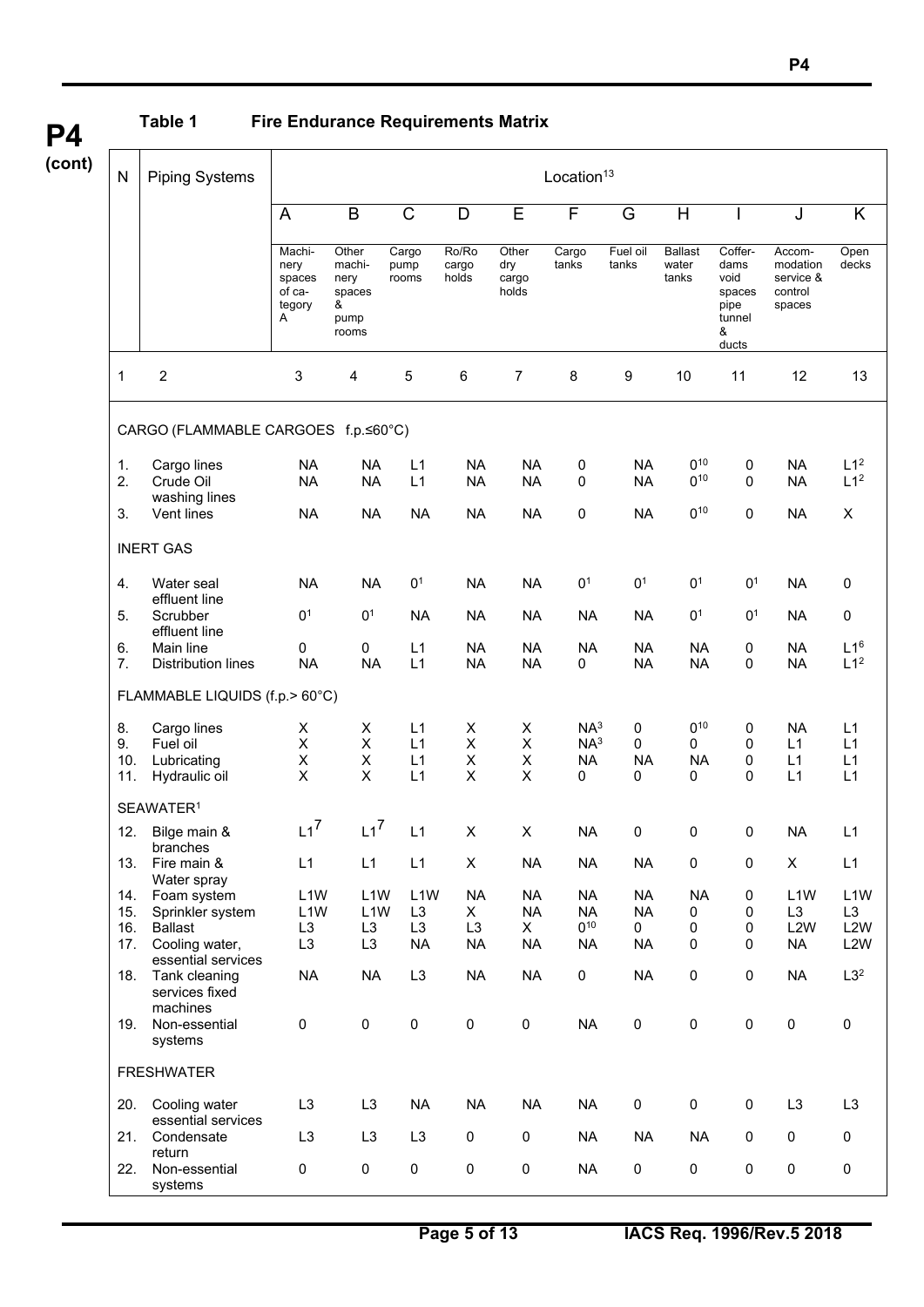|     | SANITARY/DRAINS/SCUPPERS                                             |                  |                  |                 |                  |                 |                 |              |             |              |                          |                 |
|-----|----------------------------------------------------------------------|------------------|------------------|-----------------|------------------|-----------------|-----------------|--------------|-------------|--------------|--------------------------|-----------------|
| 23. | Deck drains<br>(internal)                                            | L1W <sup>4</sup> | $L1W4$ NA        |                 | L1W <sup>4</sup> | $\mathbf 0$     | <b>NA</b>       | $\pmb{0}$    | $\pmb{0}$   | $\mathbf 0$  | $\mathbf 0$              | 0               |
| 24. | Sanitary drains<br>(internal)                                        | 0                | 0                | <b>NA</b>       | $\mathbf 0$      | $\pmb{0}$       | <b>NA</b>       | 0            | 0           | $\mathbf{0}$ | $\pmb{0}$                | $\mathbf 0$     |
| 25. | Scuppers and<br>discharges<br>(overboard)                            | $0^{1,8}$        | $0^{1,8}$        | $0^{1,8}$       | $0^{1,8}$        | $0^{1,8}$       | $\mathbf 0$     | $\Omega$     | $\pmb{0}$   | $\Omega$     | $0^{1,8}$                | $\pmb{0}$       |
|     | SOUNDING/AIR                                                         |                  |                  |                 |                  |                 |                 |              |             |              |                          |                 |
| 26. | Water tanks/dry<br>spaces                                            | 0                | 0                | 0               | 0                | 0               | 0 <sup>10</sup> | $\mathbf 0$  | $\mathbf 0$ | $\mathbf 0$  | $\mathbf 0$              | $\mathbf 0$     |
| 27. | Oil Tanks<br>(f.p. > 60°C)                                           | X                | X                | $\pmb{\times}$  | $\pmb{\times}$   | X               | $X^3$           | $\pmb{0}$    | $0^{10}$    | $\mathbf 0$  | X                        | $\pmb{\times}$  |
|     | <b>MISCELLANEOUS</b>                                                 |                  |                  |                 |                  |                 |                 |              |             |              |                          |                 |
| 28. | Control air                                                          | L1 <sup>5</sup>  | L1 <sup>5</sup>  | L1 <sup>5</sup> | L1 <sup>5</sup>  | L1 <sup>5</sup> | <b>NA</b>       | 0            | 0           | 0            | L1 <sup>5</sup>          | L1 <sup>5</sup> |
| 29. | Service air<br>(non essential)                                       | $\Omega$         | $\Omega$         | $\mathbf{0}$    | $\mathbf{0}$     | $\mathbf{0}$    | <b>NA</b>       | $\Omega$     | $\Omega$    | $\Omega$     | $\mathbf{0}$             | $\mathbf{0}$    |
| 30. | <b>Brine</b>                                                         | $\Omega$         | 0                | <b>NA</b>       | $\mathbf 0$      | 0               | <b>NA</b>       | <b>NA</b>    | <b>NA</b>   | 0            | 0                        | $\pmb{0}$       |
| 31. | Auxiliary low<br>pressure steam<br>(≤ 7 bar)                         | L <sub>2</sub> W | L <sub>2</sub> W | 0 <sup>9</sup>  | 0 <sup>9</sup>   | 0 <sup>9</sup>  | 0               | $\mathbf{0}$ | 0           | $\Omega$     | 0 <sup>9</sup>           | 0 <sup>9</sup>  |
| 32. | Central vacuum<br>Cleaners                                           | <b>NA</b>        | <b>NA</b>        | <b>NA</b>       | $\mathbf 0$      | <b>NA</b>       | <b>NA</b>       | <b>NA</b>    | <b>NA</b>   | $\mathbf{0}$ | $\mathbf 0$              | $\mathbf 0$     |
| 33. | <b>Exhaust Gas</b><br><b>Cleaning System</b><br><b>Effluent Line</b> | L3 <sup>1</sup>  | L3 <sup>1</sup>  | <b>NA</b>       | <b>NA</b>        | <b>NA</b>       | <b>NA</b>       | <b>NA</b>    | <b>NA</b>   | <b>NA</b>    | $L3^{1,11}$<br><b>NA</b> | <b>NA</b>       |
| 34. | Urea Transfer/<br>Supply System<br>(SCR installations)               | $L1^{12}$        | $L1^{12}$        | <b>NA</b>       | <b>NA</b>        | <b>NA</b>       | <b>NA</b>       | <b>NA</b>    | <b>NA</b>   | $\mathbf 0$  | $L3^{11}$<br><b>NA</b>   | $\mathbf 0$     |

#### **ABBREVIATIONS:**

- L1 Fire endurance test (appendix 1 of IMO Resolution A.753(18), as amended by IMO Res. MSC. 313(88) and IMO Res. MSC. 399(95)) in dry conditions, 60 min
- L1W Fire endurance test (section P.4.4.1.2)
- L2 Fire endurance test (appendix 1 of IMO Resolution A.753(18), as amended by IMO Res. MSC. 313(88) and IMO Res. MSC. 399(95)) in dry conditions, 30 min
- L2W Fire endurance test (section P.4.4.1.2)
- L3 Fire endurance test (appendix 2 of IMO Resolution A.753(18), as amended by IMO Res. MSC. 313(88) and IMO Res. MSC. 399(95)) in wet conditions, 30 min
- 0 No fire endurance test required
- NA Not applicable
- X Metallic materials having a melting point greater than 925ºC

#### **FOOTNOTES:**

 $\overline{a}$ 

- 1. Where non-metallic piping is used, remotely controlled valves to be provided at ship's side (valve is to be controlled from outside space).
- 2. Remote closing valves to be provided at the cargo tanks.
- 3. When cargo tanks contain flammable tanks with f.p. > 60°C, "0" may replace "NA" or "X".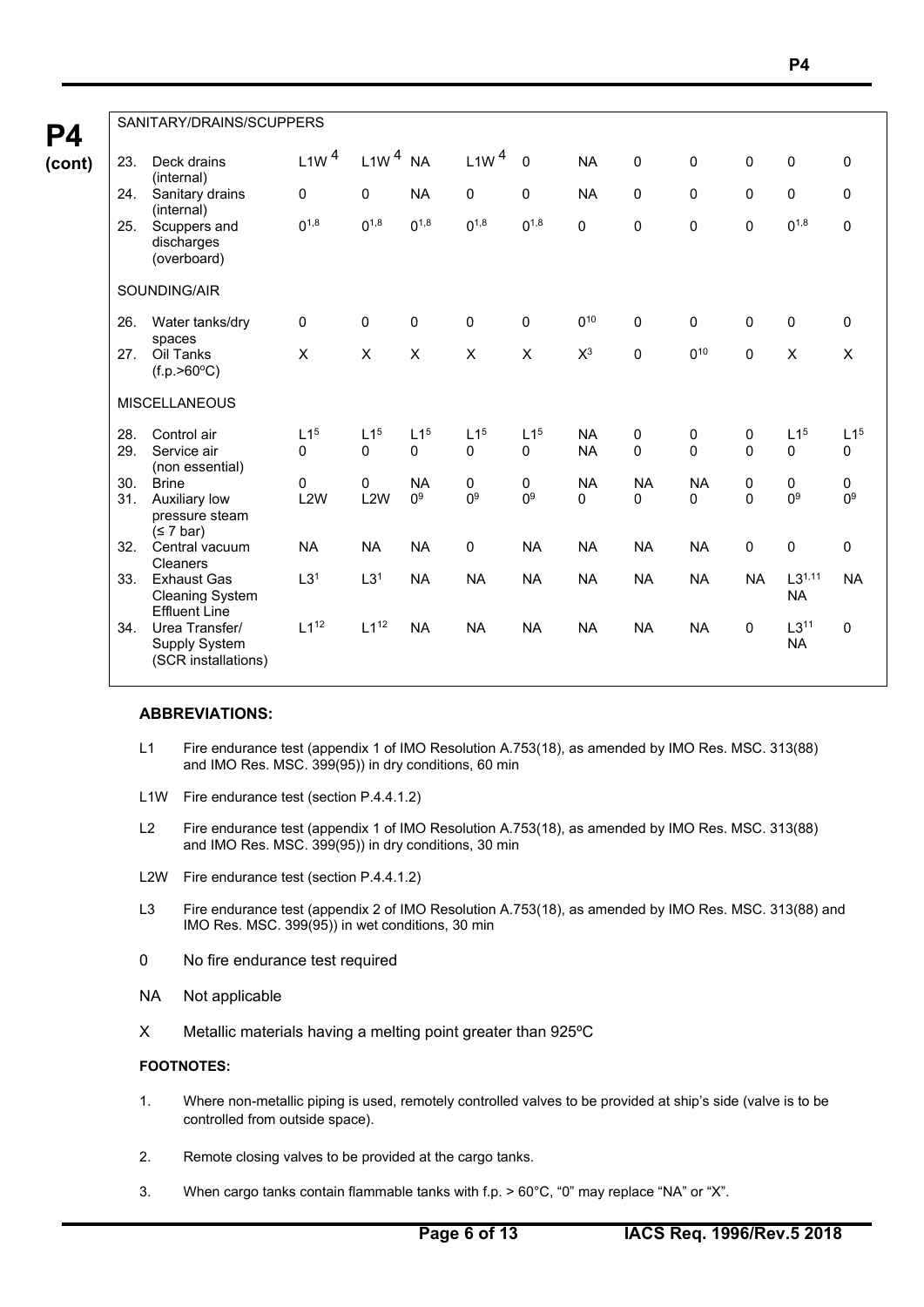- 4. For drains serving only the space concerned, "0" may replace"L1 W".
- **(cont)** 5. When controlling functions are not required by statutory requirements or guidelines, "0" may replace "L1".
	- 6. For pipe between machinery space and deck water seal, "0" may replace "L1".
	- 7. For passenger vessels, "X" is to replace "L1".

**P4** 

- 8. Scuppers serving open decks in positions 1 and 2, as defined in regulation 13 of the International Convention on Load Lines, 1966, should be "X" throughout unless fitted at the upper end with the means of closing capable of being operated from a position above the freeboard deck in order to prevent downflooding.
- 9. For essential services, such as fuel oil tank heating and ships whistle, "X" is to replace "0".
- 10. For tankers where compliance with paragraph 3.6 of regulation 19 of Annex I of MARPOL 73/78, as amended is required, "NA" is to replace "0".
- 11. L3 in service spaces, NA in accommodation and control spaces.
- 12. Type Approved plastic piping without fire endurance test (0) is acceptable downstream of the tank valve, provided this valve is metal seated and arranged as fail-to-closed or with quick closing from a safe position outside the space in the event of fire.
- 13. For Passenger Ships subject to SOLAS II-2, Reg.21.4 (Safe return to Port), plastic pipes for services required to remain operative in the part of the ship not affected by the casualty thresholds, such as systems intended to support safe areas, are to be considered essential services. In accordance with MSC Circular MSC.1/Circ.1369, interpretation 12, for Safe Return to Port purposes, plastic piping can be considered to remain operational after a fire casualty if the plastic pipes and fittings have been tested to L1 standard.

## **LOCATION DEFINITIONS:**

 $\overline{a}$ 

| Location                                  | <b>Definition</b>                                                                                                                                                                                                                                                                                                                                                              |
|-------------------------------------------|--------------------------------------------------------------------------------------------------------------------------------------------------------------------------------------------------------------------------------------------------------------------------------------------------------------------------------------------------------------------------------|
| A - Machinery spaces of category A        | Machinery spaces of category A as defined in SOLAS*<br>regulation II-2/3.31.                                                                                                                                                                                                                                                                                                   |
| B - Other machinery spaces and pump rooms | Spaces, other than category A machinery spaces and<br>cargo pump rooms, containing propulsion machinery,<br>boilers, fuel oil units, steam and internal combustion<br>engines, generators and major electrical machinery, oil<br>filling stations, refrigerating, stabilizing, ventilation and<br>air-conditioning machinery, and similar spaces and<br>trunks to such spaces. |
| C - Cargo pump rooms                      | Spaces containing cargo pumps and entrances and<br>trunks to such spaces.                                                                                                                                                                                                                                                                                                      |
| D - Ro-ro cargo holds                     | Ro-ro cargo holds are ro-ro cargo spaces and special<br>category spaces and special category spaces as<br>defined in SOLAS* regulation II-2/3.41 and 3.46.                                                                                                                                                                                                                     |
| E - Other dry cargo holds                 | All spaces other than ro-ro cargo holds used for non-<br>liquid cargo and trunks to such spaces.                                                                                                                                                                                                                                                                               |
| F - Cargo tanks                           | All spaces used for liquid cargo and trunks to such<br>spaces.                                                                                                                                                                                                                                                                                                                 |
| G - Fuel oil tanks                        | All spaces used for fuel oil (excluding cargo tanks) and<br>trunks to such spaces.                                                                                                                                                                                                                                                                                             |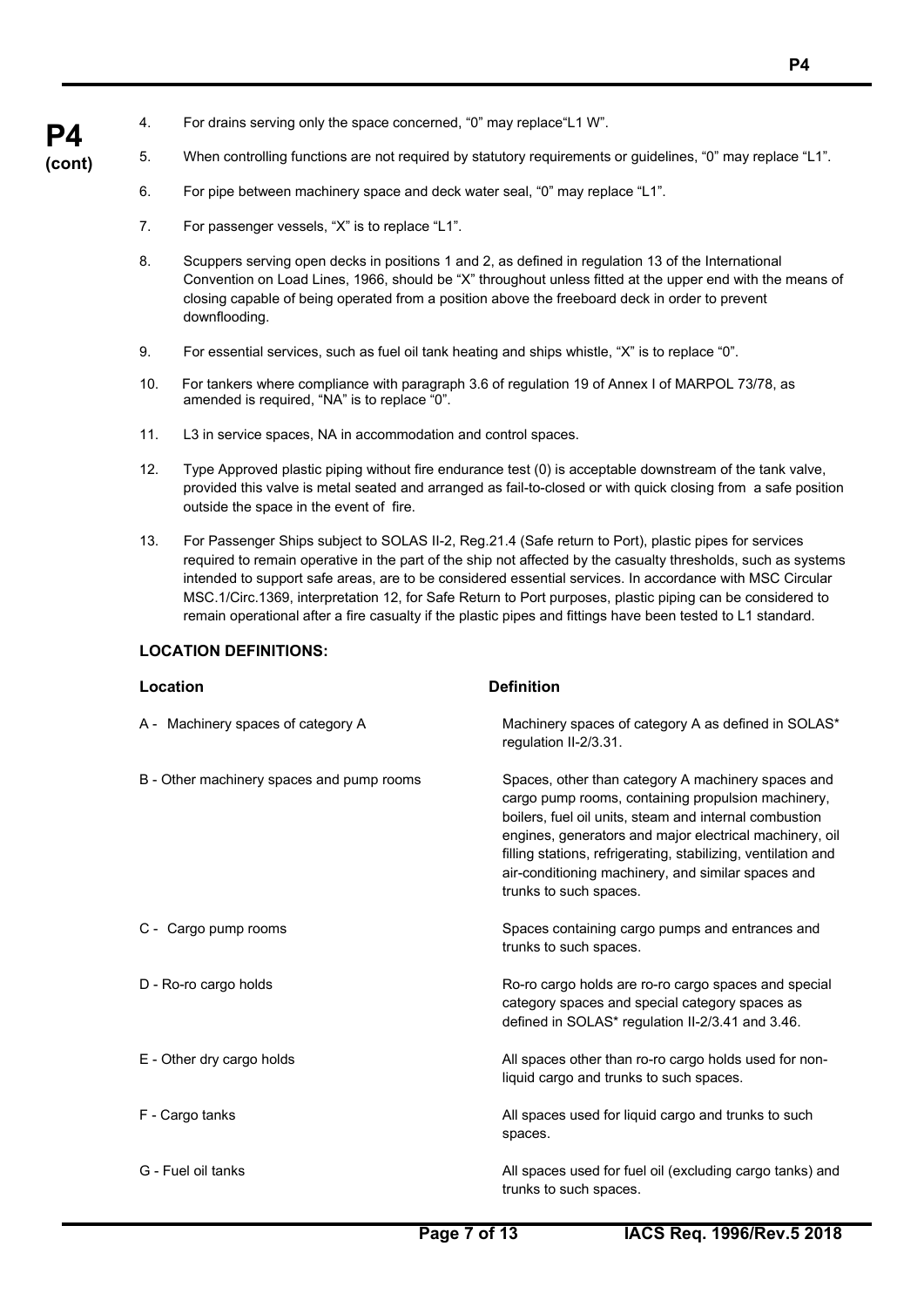| P4     | H - Ballast water tanks     | All spaces used for ballast water and trunks to such<br>spaces.                                                       |
|--------|-----------------------------|-----------------------------------------------------------------------------------------------------------------------|
| (cont) | I - Cofferdams. voids. etc. | Cofferdams and voids are those empty spaces between<br>two bulkheads separating two adjacent compartments.            |
|        | J - Accommodation, service  | Accommodation spaces, service spaces and control<br>stations as defined in SOLAS* regulation II-2/3.1, 3.45,<br>3.18. |
|        | K - Open decks              | Open deck spaces as defined in SOLAS* regulation II-<br>$2/9.2.2.3.2(5)$ .                                            |

\* SOLAS 1974 Convention, as amended

#### 4.4.2 Flame Spread

.1 All pipes, except those fitted on open decks and within tanks, cofferdams, pipe tunnels, and ducts if separated from accommodation, permanent manned areas and escape ways by means of an A class bulkhead are to have low surface flame spread characteristics not exceeding average values listed in Appendix 3 of IMO Resolution A. 753(18), as amended by IMO Res. MSC. 313(88) and IMO Res. MSC. 399(95).

.2 Surface flame spread characteristics are to be determined using the procedure given in the 2010 FTP Code, Annex 1, Part 5 with regard to the modifications due to the curvilinear pipe surfaces as also listed in Appendix 3 of IMO Resolution A.753(18), as amended by IMO Res. MSC. 313(88) and IMO Res. MSC. 399(95).

.3 Surface flame spread characteristics may also be determined using the test procedures given in ASTM D635, or in other national equivalent standards. Under the procedure of ASTM D635 a maximum burning rate of 60 mm/min applies. In case of adoption of other national equivalent standards, the relevant acceptance criteria are to be defined.

4.4.3 Fire Protection Coatings

.1 Where a fire protective coating of pipes and fittings is necessary for achieving the fire endurance level required, it is to meet the following requirements:

- (i) The pipes are generally to be delivered from the manufacturer with the protective coating on.
- (ii) The fire protection properties of the coating are not to be diminished when exposed to salt water, oil or bilge slops. It is to be demonstrated that the coating is resistant to products likely to come into contact with the piping.
- (iii) In considering fire protection coatings, such characteristics as thermal expansion, resistance against vibrations, and elasticity are to be taken into account.
- (iv) The fire protection coatings are to have sufficient resistance to impact to retain their integrity.

4.4.4 Electrical Conductivity

 $\overline{a}$ 

Where electrical conductivity is to be ensured, the resistance of the pipes and fittings is not to exceed  $1 \times 10^5$  Ohm/m.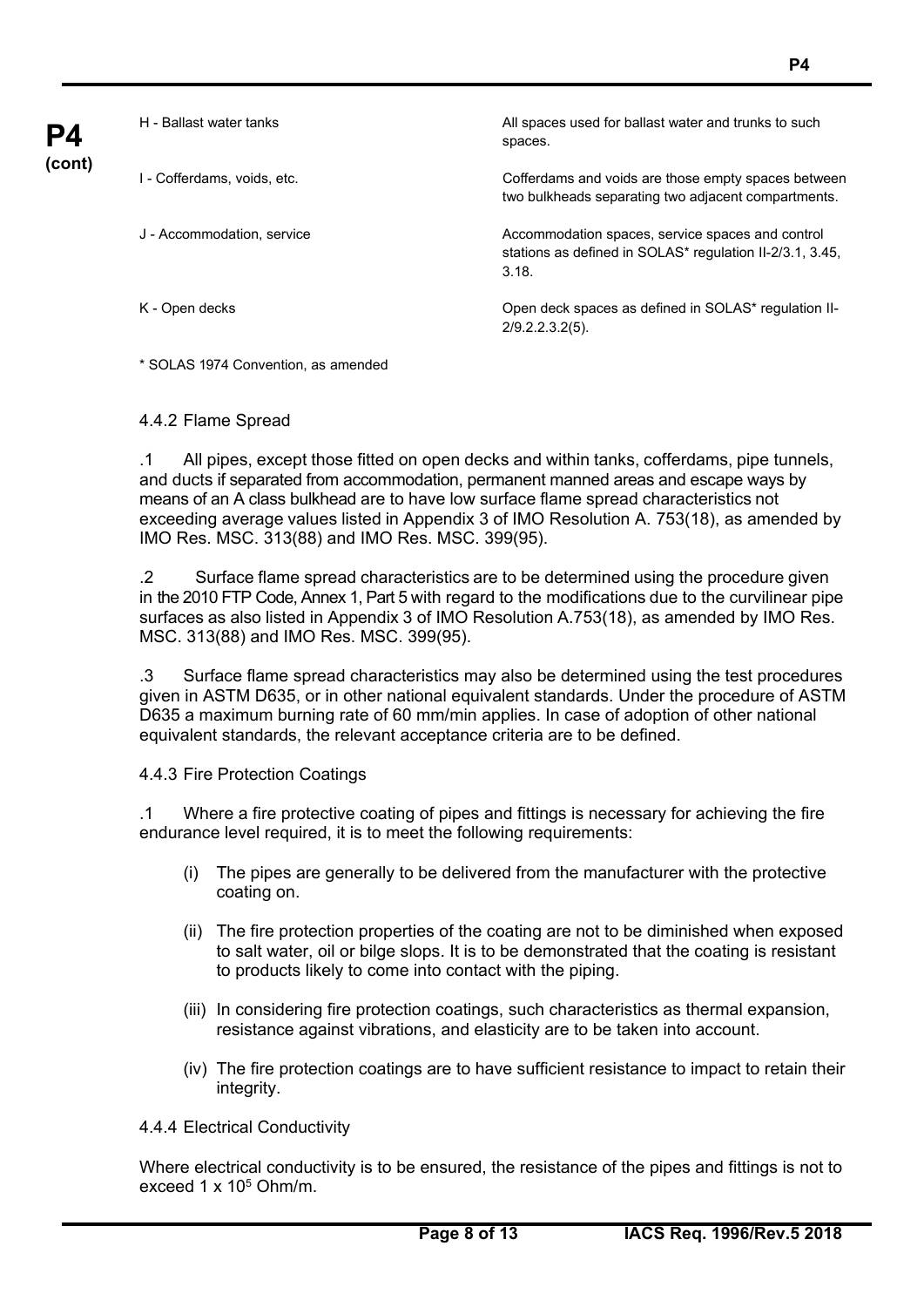# **P4.5 Material approval and Quality Control During Manufacture**

**P4 (cont)**

.1 Except as required in P4.2.3, prototypes of pipes and fittings are to be tested to determine short-term and long-term design strength, fire endurance and low surface flame spread characteristics (if applicable), electrical resistance (for electrically conductive pipes), impact resistance in accordance with this UR.

.2 For prototype testing representative samples of pipes and fittings are to be selected to the satisfaction of the Classification Society.

.3 The Manufacturer is to have quality system that meets ISO 9000 series standards or equivalent. The quality system is to consist of elements necessary to ensure that pipes and fittings are produced with consistent and uniform mechanical and physical properties.

.4 Each pipe and fitting is to be tested by the Manufacturer at a hydrostatic pressure not less than 1.5 times the nominal pressure. Alternatively, for pipes and fittings not employing hand lay up techniques, the hydrostatic pressure test may be carried out in accordance with the hydrostatic testing requirements stipulated in the recognised national or international standard to which the pipe or fittings are manufactured, provided that there is an effective quality system in place.

.5 Piping and fittings are to be permanently marked with identification. Identification is to include pressure ratings, the design standards that the pipe or fitting is manufactured in accordance with, and the material of which the pipe or fitting is made.

.6 In case the Manufacturer does not have an approved quality system complying with ISO 9000 series or equivalent, pipes and fittings are to be tested in accordance with this UR to the satisfaction of the Classification Society's surveyors for every batch of pipes.

.7 Depending upon the intended application a Society may require the pressure testing of each pipe and/or fitting.

# **P4.6 Installation**

4.6.1 Supports

 $\overline{a}$ 

.1 Selection and spacing of pipe supports in shipboard systems are to be determined as a function of allowable stresses and maximum deflection criteria. Support spacing is not to be greater than the pipe Manufacturer's recommended spacing. The selection and spacing of pipe supports are to take into account pipe dimensions, length of the piping, mechanical and physical properties of the pipe material, mass of pipe and contained fluid, external pressure, operating temperature, thermal expansion effects, loads due to external forces, thrust forces, water hammer, vibrations, maximum accelerations to which the system may be subjected. Combination of loads is to be considered.

.2 Each support is to evenly distribute the load of the pipe and its contents over the full width of the support. Measures are to be taken to minimize wear of the pipes where they contact the supports.

.3 Heavy components in the piping system such as valves and expansion joints are to be independently supported.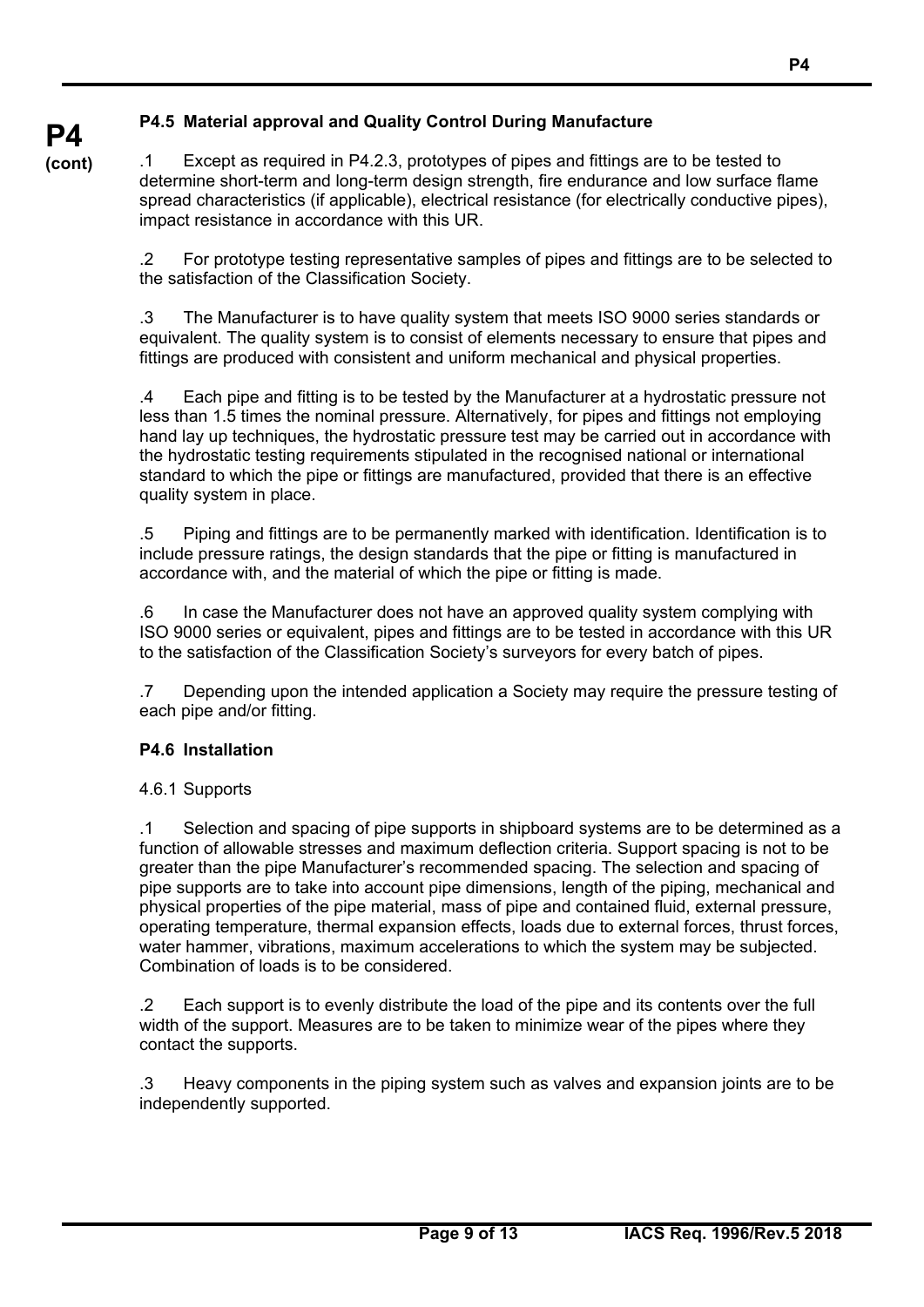**P4 (cont)**

.1 Suitable provision is to be made in each pipeline to allow for relative movement between pipes made of plastic and the steel structure, having due regard to:

- (i) the difference in the coefficients of thermal expansion;
- (ii) deformations of the ship's hull and its structure.

2. When calculating the thermal expansions, account is to be taken of the system working temperature and the temperature at which assembly is performed.

4.6.3 External Loads

.1 When installing the piping, allowance is to be made for temporary point loads, where applicable. Such allowances are to include at least the force exerted by a load (person) of 100 kg at mid-span on any pipe of more than 100 mm nominal outside diameter.

.2 Besides for providing adequate robustness for all piping including open-ended piping a minimum wall thickness, complying with 4.3.1, may be increased taking into account the conditions encountered during service on board ships.

.3 Pipes are to be protected from mechanical damage where necessary.

4.6.4 Strength of Connections

.1 The strength of connections is to be not less than that of the piping system in which they are installed.

.2 Pipes may be assembled using adhesive-bonded, welded, flanged or other joints.

.3 Adhesives, when used for joint assembly, are to be suitable for providing a permanent seal between the pipes and fittings throughout the temperature and pressure range of the intended application.

.4 Tightening of joints is to be performed in accordance with Manufacturer's instructions.

4.6.5 Installation of Conductive Pipes

 $\overline{a}$ 

.1 In piping systems for fluids with conductivity less than 1000 pico siemens per metre (pS/m) such as refined products and distillates use is to be made of conductive pipes.

.2 Regardless of the fluid being conveyed, plastic piping is to be electrically conductive if the piping passes through a hazardous area. The resistance to earth from any point in the piping system is not to exceed 1 x 106 Ohm. It is preferred that pipes and fittings be homogeneously conductive. Pipes and fittings having conductive layers are to be protected against a possibility of spark damage to the pipe wall. Satisfactory earthing is to be provided.

.3 After completion of the installation, the resistance to earth is to be verified. Earthing wires are to be accessible for inspection.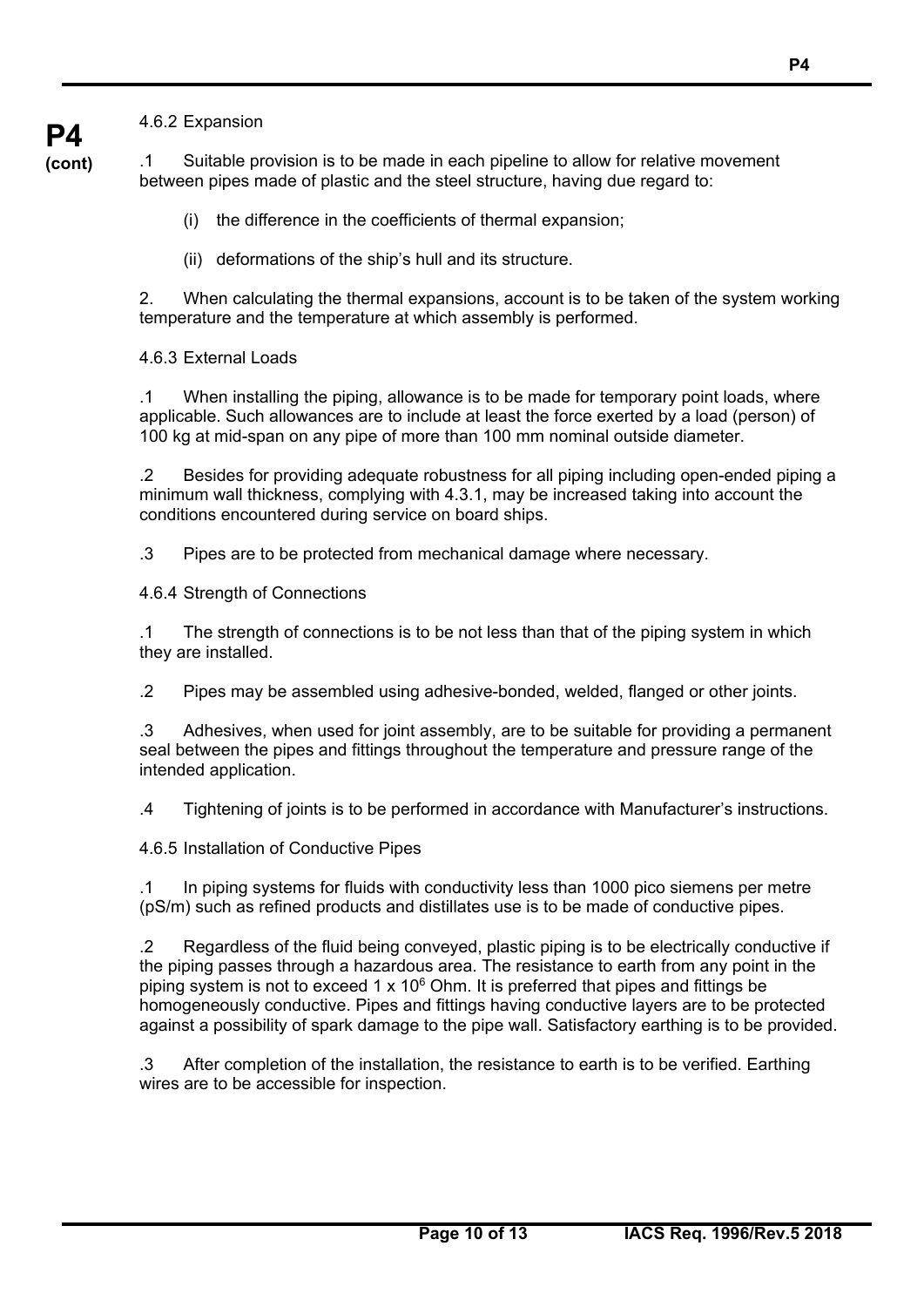4.6.6 Application of Fire Protection Coatings

.1 Fire protection coatings are to be applied on the joints, where necessary for meeting the required fire endurance as for 4.4.3, after performing hydrostatic pressure tests of the piping system.

.2 The fire protection coatings are to be applied in accordance with Manufacturer's recommendations, using a procedure approved in each particular case.

4.6.7 Penetration of Divisions

**P4 (cont)**

> .1 Where plastic pipes pass through "A" or "B" class divisions, arrangements are to be made to ensure that the fire endurance is not impaired. These arrangements are to be tested in accordance with Recommendations for fire test procedures for "A", "B" and "F" bulkheads 2010 FTP Code, annex 1, part 3.

> .2 When plastic pipes pass through watertight bulkheads or decks, the watertight integrity of the bulkhead or deck is to be maintained. For pipes not able to satisfy the requirements in P4.3.1.3 (ii), a metallic shut-off valve operable from above the freeboard deck should be fitted at the bulkhead or deck.

> .3 If the bulkhead or deck is also a fire division and destruction by fire of plastic pipes may cause the inflow of liquid from tanks, a metallic shut-off valve operable from above the freeboard deck should be fitted at the bulkhead or deck.

4.6.8 Control During Installation

.1 Installation is to be in accordance with the Manufacturer's guidelines.

.2 Prior to commencing the work, joining techniques are to be approved by the Classification Society.

.3 The tests and explanations specified in this UR are to be completed before shipboard piping installation commences.

.4 The personnel performing this work are to be properly qualified and certified to the satisfaction of the Classification Society.

.5 The procedure of making bonds is to include:

- (i) materials used,
- (ii) tools and fixtures,
- (iii) joint preparation requirements,
- (iv) cure temperature,
- (v) dimensional requirements and tolerances, and
- (vi) tests acceptance criteria upon completion of the assembly.

.6 Any change in the bonding procedure which will affect the physical and mechanical properties of the joint is to require the procedure to be requalified.

4.6.9 Bonding Procedure Quality Testing

 $\overline{a}$ 

.1 A test assembly is to be fabricated in accordance with the procedure to be qualified and it is to consist of at least one pipe-to-pipe joint and one pipe-to-fitting joint.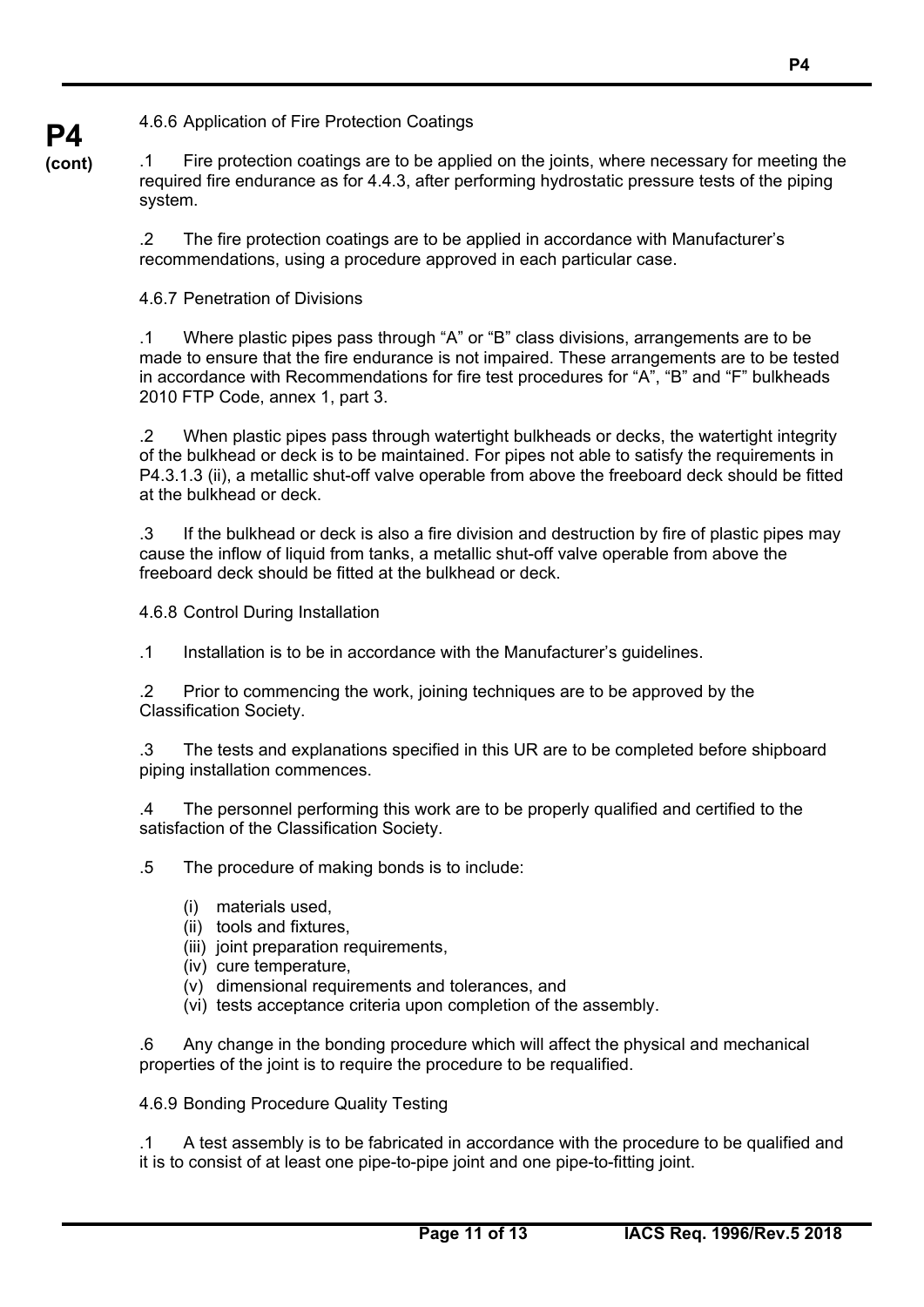**P4 (cont)** .2 When the test assembly has been cured, it is to be subjected to a hydrostatic test pressure at a safety factor 2.5 times the design pressure of the test assembly, for not less than one hour. No leakage or separation of joints is allowed. The test is to be conducted so that the joint is loaded in both longitudinal and circumferential directions.

- .3 Selection of the pipes used for test assembly, is to be in accordance with the following:
	- (i) When the largest size to be joined is 200 mm nominal outside diameter, or smaller, the test assembly is to be the largest piping size to be joined.
	- (ii) When the largest size to be joined is greater than 200 mm nominal outside diameter, the size of the test assembly is to be either 200 mm or 25% of the largest piping size to be joined, whichever is greater.

.4 When conducting performance qualifications, each bonder and each bonding operator are to make up test assemblies, the size and number of which are to be as required above.

4.6.10 Testing After Installation on Board

.1 Piping systems for essential services are to be subjected to a test pressure not less than 1.5 times the design pressure or 4 bar whichever is greater.

.2 Piping systems for non-essential services are to be checked for leakage under operational conditions.

.3 For piping required to be electrically conductive, earthing is to be checked, and random resistance testing is to be conducted.

# **P4.7 Test Specification For Plastic Pipes**

4.7.1 Scope

Section P4.7 contains requirements for the Type Approval of plastic pipes. It is applicable to piping systems, including pipe joints and fittings, made predominately of other material than metal.

# 4.7.2 Documentation

The following information for the plastic pipes, fittings and joints is to be submitted for consideration and approval:

- I. General Information
	- 1. Pipe and fitting dimensions
	- 2. Maximum internal and external working pressure
	- 3. Working temperature range
	- 4. Intended services and installation locations
	- 5. The level of fire endurance
	- 6. Electrically conductive
	- 7. Intended fluids
	- 8. Limits on flow rates
	- 9. Serviceable life

 $\overline{a}$ 

- 10. Installation instructions
- 11. Details of marking